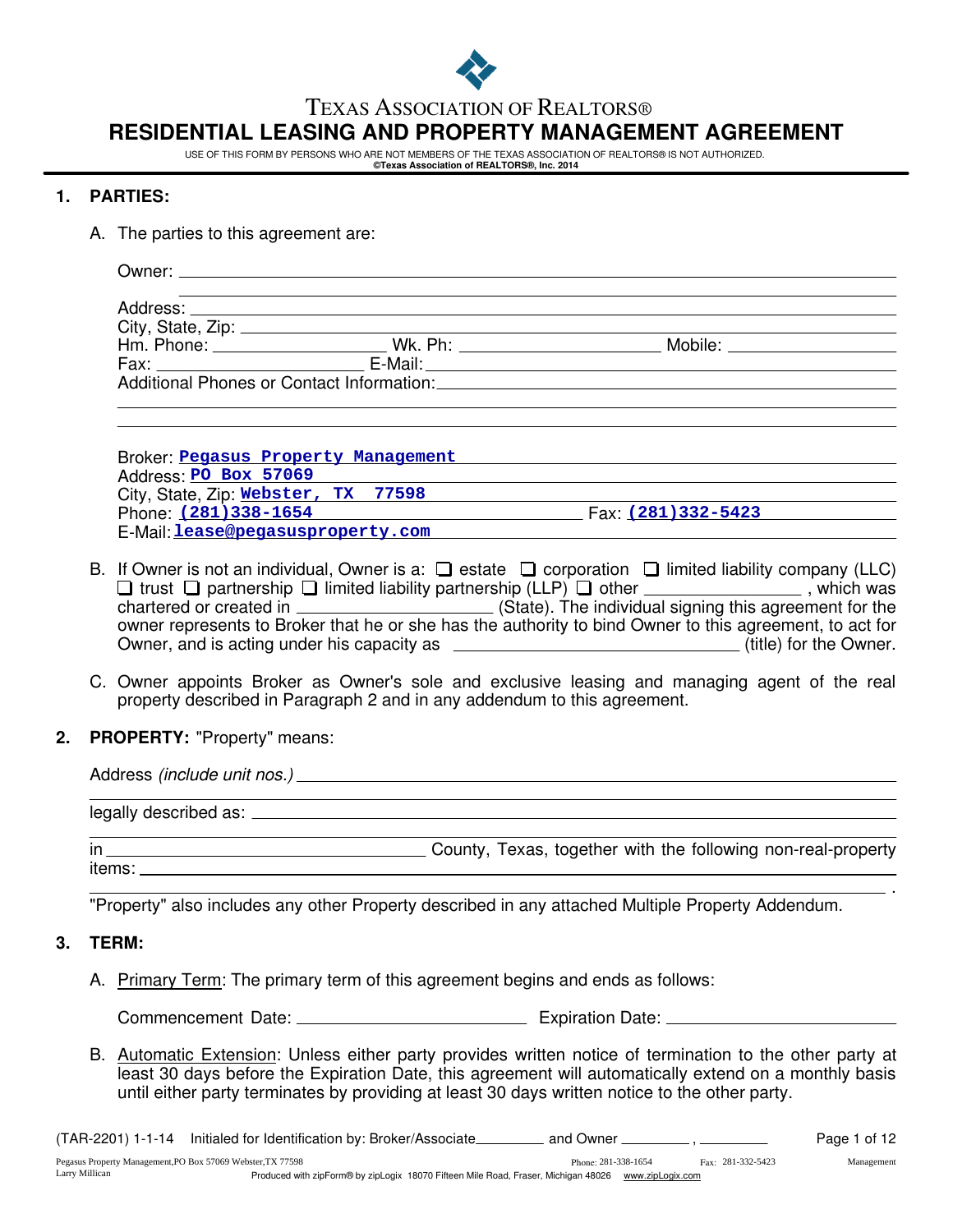- C. Effective Services: If Broker determines that Broker cannot continue to effectively provide leasing and management services to Owner for any reason at any time during this agreement Broker may terminate this agreement by providing at least 30 days written notice to Owner.
- D. Fees Upon Termination: At the time this agreement ends, Owner must pay Broker amounts specified in Paragraph 12.

# **4. AUTHORITY OF BROKER:**

- A. Leasing and Management Authority: Owner grants to Broker the following authority which Broker may exercise when and to the extent Broker determines to be in Owner's interest:
	- (1) advertise the Property for lease at Owner's expense by means and methods that Broker determines are reasonably competitive, including but not limited to creating and placing advertisements with interior and exterior photographic and audio-visual images of the Property and related information in any media and the Internet;
	- (2) place "For Lease" signs or other signs on the Property in accordance with applicable laws, regulations, ordinances, restrictions, and owners' association rules;
	- (3) remove all other signs offering the Property for sale or lease;
	- (4) submit the Property as a listing with one or more Multiple Listing Services (MLS) at any time the Property is marketed for lease and to change or terminate such listings;
	- (5) authorize other brokers, their associates, inspectors, appraisers, and contractors to access the Property at reasonable times for purposes contemplated by this agreement and to lend keys and disclose security codes to such persons to enter the Property;
	- (6) duplicate keys and access devices, at Owner's expense, to facilitate convenient and efficient showings of the Property and to lease the Property;
	- (7) place a keybox on the Property;
	- (8) employ scheduling companies to schedule showings by other brokers at any time the Property is marketed for lease;
	- (9) verify information and references in rental applications from prospective tenants;
	- (10) negotiate and execute leases on Owner's behalf for the Property at market rates and on competitively reasonable terms for initial terms of not less than **6** 6 months and not more than <u>24</u> months and in accordance with any instructions in Paragraph 20;
	- (11) negotiate and execute any amendments, extensions, or renewals to any leases for the Property on Owner's behalf;
	- (12) terminate leases for the Property, negotiate lease terminations, and serve notices of termination;
	- (13) collect and deposit for Owner rents, security deposits, and other funds related to the Property in a trust account and pay from that account: (a) any compensation and reimbursements due Broker under this agreement; and (b) other persons as this agreement may authorize.
	- (14) account for security deposits that Broker holds in trust to any tenants in the Property in accordance with applicable law, this agreement, and any lease of the Property and make deductions from the deposits in accordance with the lease and applicable law;
	- (15) collect administrative charges including but not limited to, application fees, returned check fees, and late charges from tenants in the Property or from prospective tenants;
	- (16) institute and prosecute, at Owner's expense, actions to: (a) evict tenants in the Property; (b) recover possession of the Property; or (c) recover lost rent and other damages;
	- (17) settle, compromise, or withdraw any action described in Paragraph 4A(16);
	- (18) negotiate and make reasonable concessions to tenants or former tenants in the Property;
	- (19) report payment histories of tenants in the Property to consumer reporting agencies;
	- (20) obtain information from any holder of a note secured by a lien on the Property and any insurance company insuring all or part of the Property;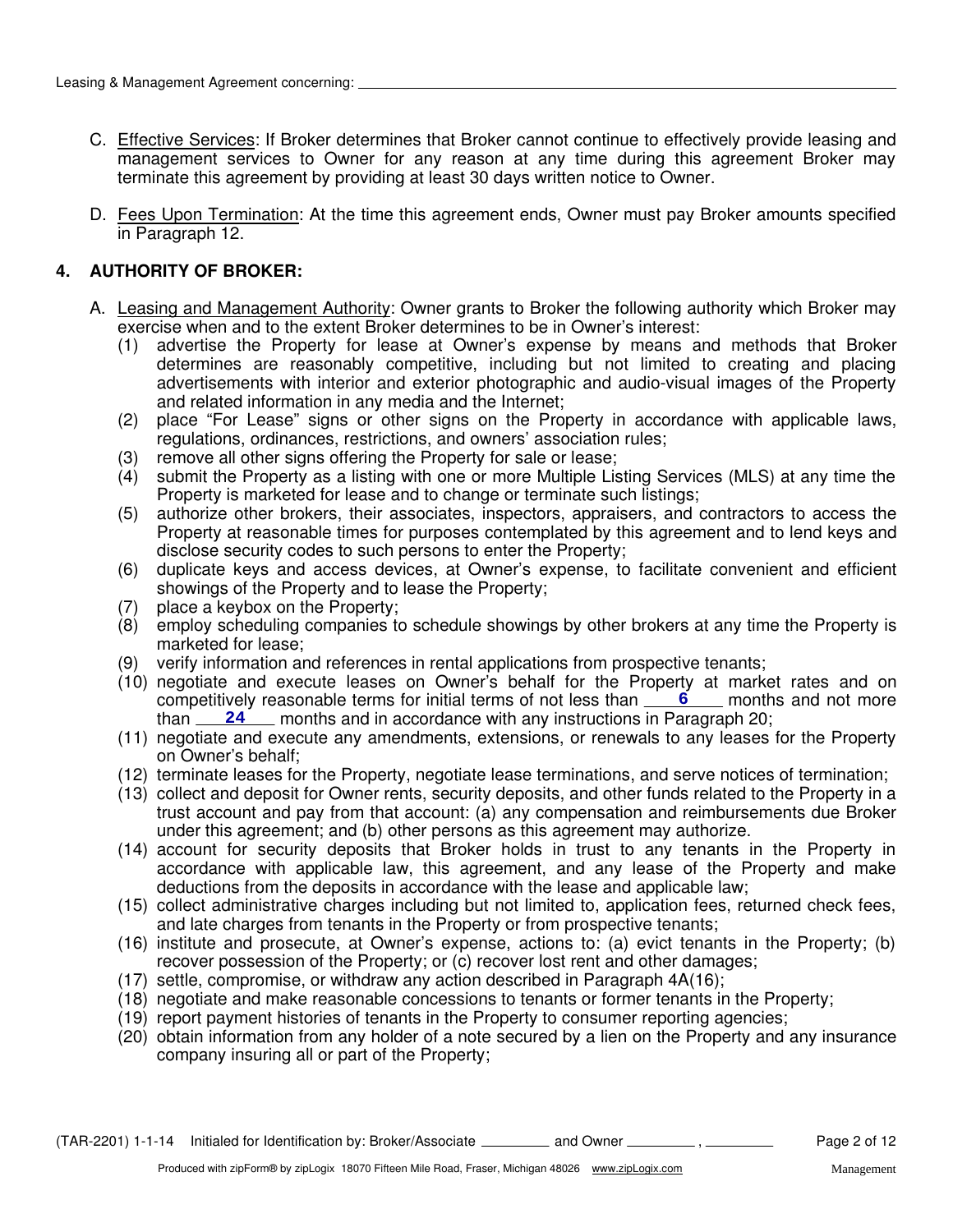- (21) hire contractors to repair, maintain, redecorate, or alter the Property provided that Broker does  $\frac{1}{\sqrt{a}}$  for any single repair, maintenance item, redecoration, or alteration without Owner's consent; not expend more than \$ 250.00
- tion in Paragraph 4A(21) that Broker determines are necessary to protect the Property or the health or safety of an ordinary tenant; (22) hire contractors to make emergency repairs to the Property without regard to the expense limita-
- (23) contract, at Owner's expense, in either Broker's or Owner's name, for utilities and maintenance to the Property during times that the Property is vacant, including but not limited to, electricity, gas, water, alarm monitoring, cleaning, pool and spa maintenance, yard maintenance, and other regularly recurring expenses that Broker determines are reasonable to maintain and care for the Property; and
- (24) perform other necessary services related to the leasing and management of the Property.
- B. Record Keeping: Broker will:
	- (1) maintain accurate records related to the Property and retain such records for not less than 4 years;
	- (2) file reports with the Internal Revenue Service related to funds received on behalf of Owner under this agreement (for example, Form 1099); and
	- (3) remit, each month, the following items to Owner: (a) funds collected by Broker for Owner under this agreement, less authorized deductions; and (b) a statement of receipts, disbursements, and charges. Owner may instruct Broker in writing to remit the items to another person or address.
- C. Security Deposits:
	- (1) During this agreement, Broker will maintain security deposits received from tenants in a trust account and will account to the tenants for the security deposits in accordance with the leases for the Property.
	- (2) Except as stated in Paragraph 4(I), after this agreement ends, Broker will deliver to Owner or the Owner's designee the security deposit held by Broker under an effective lease of the Property, less deductions authorized by this agreement, and will send written notice to the tenant that states all of the following:
		- (a) that this agreement has ended;
		- (b) the exact dollar amount of the security deposit;
		- (c) the contact information for the Owner or the Owner's designee; and
		- (d) that Owner is responsible for accounting for and returning the tenant's security deposit.
	- (3) If Broker complies with this Paragraph 4C, Owner will indemnify Broker from any claim or loss from a tenant for the return of a security deposit. This Paragraph 4C survives termination of this agreement.
- D. Deductions and Offset: Broker may disburse from any funds Broker holds in a trust account for Owner:
	- (1) any compensation due Broker under this agreement;
	- (2) any funds Broker is authorized to expend under this agreement; and
	- (3) any reimbursement Broker is entitled to receive under this agreement.
- E. Insurance and Attorneys:
	- (1) Broker may not file a claim for a casualty loss with the carrier insuring the Property. Broker may communicate with the carrier to facilitate the processing of any claim Owner may file or other matters that Owner instructs Broker to communicate to the carrier.
	- (2) Broker may not directly or indirectly employ or pay a lawyer to represent Owner. Broker may communicate with Owner's attorney in accordance with Owner's instructions.
- F. Information about Trust Accounts, MLS, and Keybox: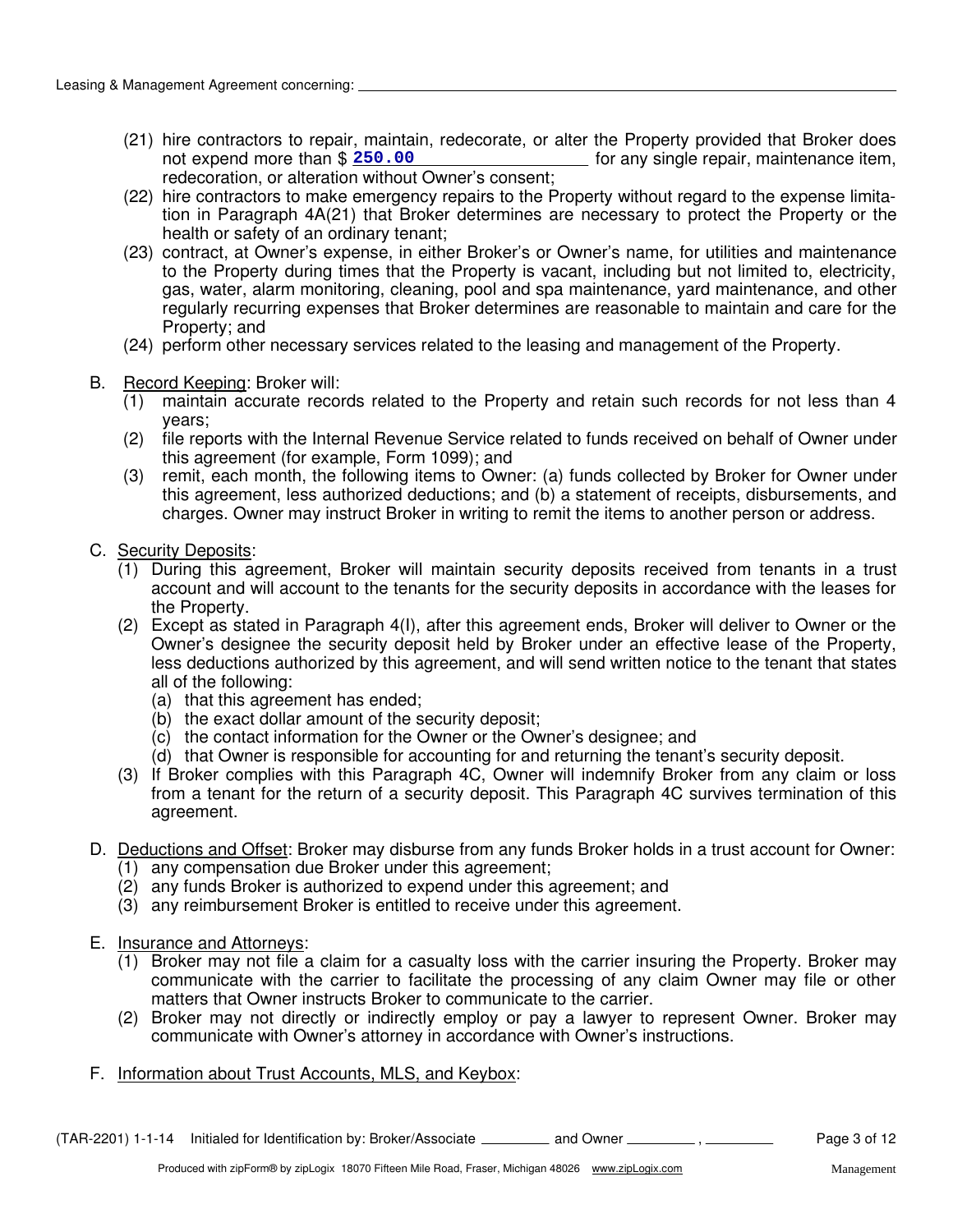- (1) Trust Accounts: A trust account must be separate from Broker's operating account and must be designated as a trust, property management, or escrow account or other similar name. Broker may maintain one trust account for all properties Broker leases and manages for others.
- (2) MLS: MLS rules require Broker to accurately and timely submit all information the MLS requires for participation including leased data. Subscribers to the MLS may use the information for market evaluation or appraisal purposes. Subscribers are other brokers and other real estate professionals such as appraisers and may include the appraisal district. Any information filed with the MLS becomes the property of the MLS for all purposes. Submission of information to MLS ensures that persons who use and benefit from the MLS also contribute information.
- (3) Keybox: A keybox is a locked container placed on the Property that holds a key to the Property. A keybox makes it more convenient for brokers, their associates, inspectors, appraisers, and contractors to show, inspect, or repair the Property. The keybox is opened by a special combination, key, or programmed device, so that authorized persons may enter the Property. Using a keybox will probably increase the number of showings, but involves risks (for example, unauthorized entry, theft, property damage, or personal injury). Neither the Association of REALTORS® nor MLS requires the use of a keybox.
- G. Performance Standard: Broker will:
	- $(1)$  use reasonable care when exercising Broker's authority and performing under this agreement; and
	- (2) exercise discretion when performing under this agreement in a manner that Broker believes to be in Owner's interest, provided that Broker will treat any tenant honestly and fairly.
- H. Inability to Contact Owner: If Broker is unable to contact Owner for **2** days, Broker is authorized to contact the person below for the sole purpose of attempting to reestablish contact with Owner.

| Name:    | Phone: |
|----------|--------|
| Address: |        |
| E-mail:  |        |

- I. Foreclosure: If Broker receives notice of the Owner's delinquency in the payment of: (1) any mortgage or other encumbrance secured by the Property; (2) property taxes; (3) property insurance; or (4) owners' association fees, Broker may give Owner 15 days to cure the delinquency during which period Owner authorizes Broker to freeze any funds held by Broker and no disbursements will be made to Owner related to this agreement or the Property. If after the 15 day period, the delinquency is not cured and the foreclosure process is initiated, Owner authorizes Broker to deduct from any other funds being held by Broker for Owner any remaining Broker Fees or funds due to Broker related to services performed under this agreement. Additionally, Owner authorizes Broker to return any security deposit being held by Broker to a tenant of the Property in addition to any prorated amount of rent being held by Broker and Broker may terminate this agreement. This paragraph does not preclude the Broker from seeking any other remedies under this agreement or at law that may be available to the Broker.
- **5. LEGAL COMPLIANCE:** The parties will comply with all obligations, duties, and responsibilities under the Texas Property Code, fair housing laws, and any other statute, administrative rule, ordinance, or restrictive covenant applicable to the use, leasing, management, or care of the Property.
- **6. RESERVES:** Upon execution of this agreement, Owner will deposit the following amount with Broker to be held in a trust account as a reserve for Owner: \$ 250.00 [10] [10] [10] [10] for each unit within the Property or Properties managed by Broker under this agreement. Broker may, at Broker's discretion, use the reserve to pay any expense related to the leasing and management of the Property(ies) (including but not limited to Broker's fees). If the balance of the reserve becomes less than the amount stated, at any time, Broker may: (a) deduct an amount that will bring the balance to the amount stated from any subsequent rent received on behalf of Owner and deposit the amount into the reserve; or (b) notify Owner that Owner must promptly deposit additional funds with Broker to bring the balance to the amount stated.

(TAR-2201) 1-1-14 Initialed for Identification by: Broker/Associate \_\_\_\_\_\_\_\_\_\_ and Owner \_\_\_\_\_\_\_\_\_\_, \_\_\_\_\_\_\_\_\_ Page 4 of 12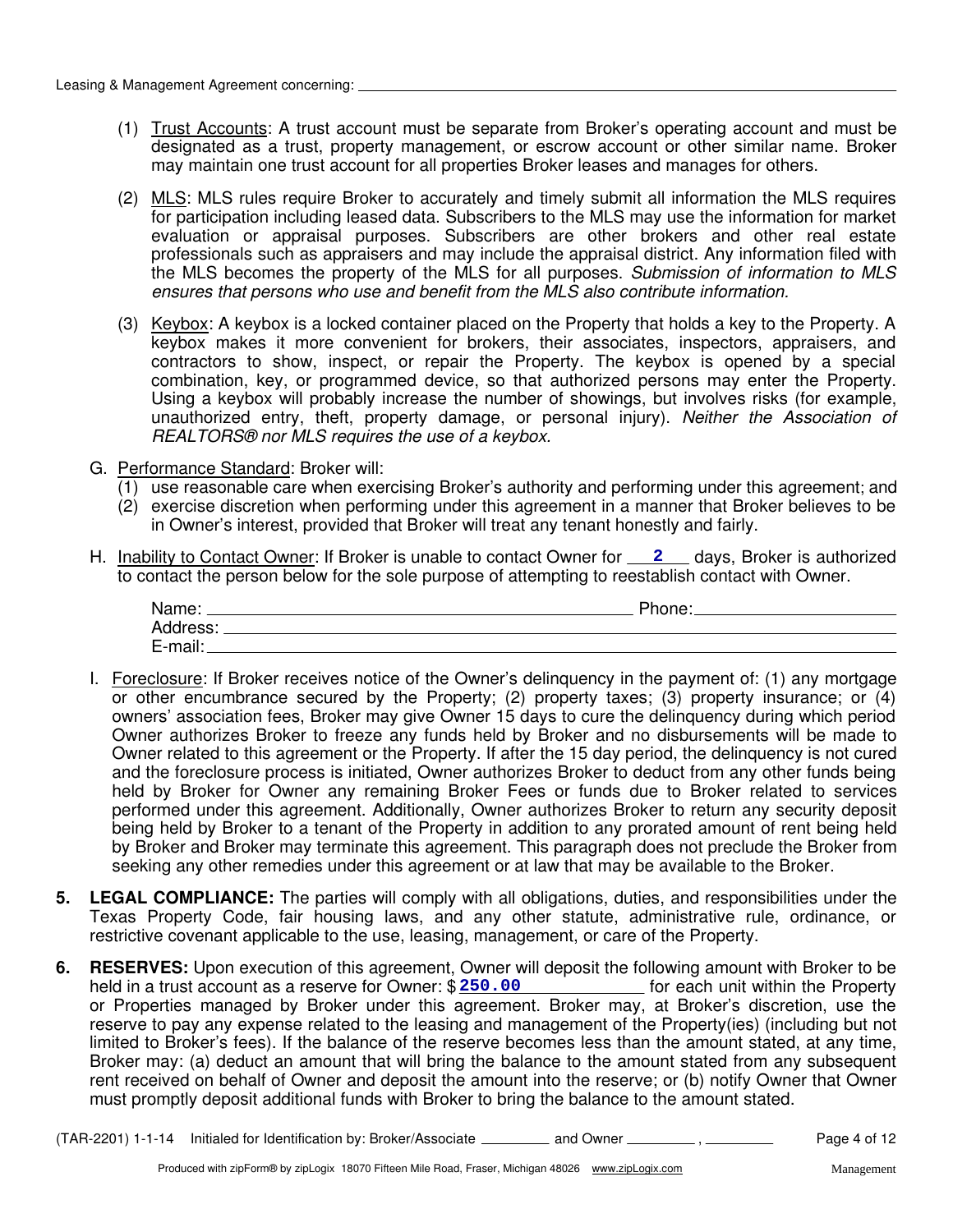**7. ADVANCES:** Owner will, in advance, provide Broker all funds necessary for the leasing and management of the Property. Broker is not obligated to advance any money to Owner or to any other person.

# **8. OWNER'S REPRESENTATIONS:**

- A. General:
	- (1) Except as disclosed in Paragraph 20, Owner represents that:
		- (a) Owner has fee simple title to and peaceable possession of the Property and all its improvements and fixtures, unless rented, and the legal capacity to lease the Property;
		- (b) Owner is not bound by: (i) another agreement with another broker for the sale, exchange, lease, or management of the Property that is or will be in effect during this agreement; or (ii) an agreement or covenant that prohibits owner from leasing the property;
		- (c) no person or entity has any right to purchase, lease, or acquire the Property by an option, right of refusal, or other agreement;
		- (d) Owner is not delinquent in the payment of any property taxes, owners' association fees, property insurance, mortgage, or any encumbrance on or affecting the Property;
		- (e) the Property is not subject to the jurisdiction of any court;
		- (f) the optional user fees for the use of common areas (for example, pool or tennis courts) in the Property's subdivision are: ; and
		- (g) all information related to the Property that Owner provides to Broker is true and correct to the best of Owner's knowledge.
	- (2) Broker may disclose to a tenant or to a prospective tenant any information related to the representations made in this Paragraph 8.
- B. Property Condition: Owner and Broker are obligated under law to disclose to a tenant or to a prospective tenant any known condition that materially and adversely affects the health or safety of an ordinary tenant. Owner is obligated under the Property Code to repair any such condition for a tenant. Owner represents that:
	- (1) any pool or spa and any required enclosures, fences, gates, and latches comply with all applicable laws and ordinances; and
	- (2) Owner is not aware of a condition concerning the Property that materially affects the health or safety of an ordinary tenant, except as stated below, in this agreement, or in any addendum:
- C. Lead-Based Paint: If the Property was built before 1978, Owner will complete and attach to this agreement an addendum regarding lead-based paint and lead-based paint hazards that will be made part of any lease of the Property. If the Property was built before 1978, federal law requires the Owner (before a tenant is obligated under a lease) to: (1) provide the tenant with the federally approved pamphlet on lead poisoning prevention; (2) disclose the presence of any known lead-based paint or hazards in the Property; and (3) deliver all records and reports to the tenant related to such paint or hazards.

## **9. OWNER'S COOPERATION:** Owner agrees to:

- A. cooperate with Broker to facilitate the showing, marketing, and lease of the Property;
- B. not rent or lease the Property to anyone without Broker's prior written approval;
- C. not negotiate with any prospective tenant who might contact Owner directly, but refer all prospective tenants to Broker;
- D. not deal with or negotiate with any tenant in the Property concerning any matter related to the management or leasing of the Property but refer all such dealings to Broker;
- E. not enter into a listing agreement or property management agreement with another broker for the rental, leasing, or management of the Property to become effective during this agreement;
- F. provide Broker with copies of any existing leases or rental agreements related to the Property;
- G. provide Broker with keys and access devices to the Property;

(TAR-2201) 1-1-14 Initialed for Identification by: Broker/Associate \_\_\_\_\_\_\_\_\_\_ and Owner \_\_\_\_\_\_\_\_\_\_, \_\_\_\_\_\_\_\_\_ Page 5 of 12

.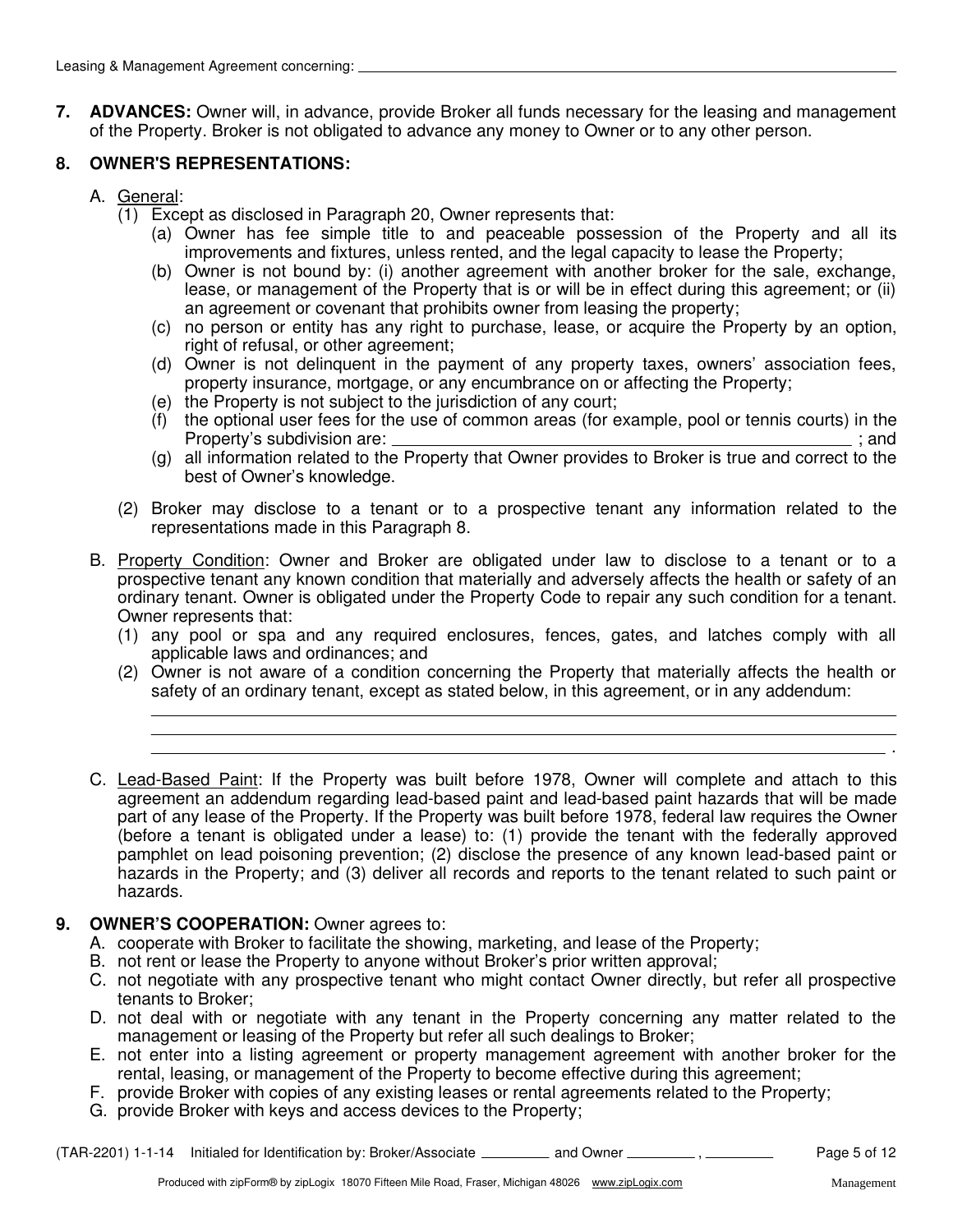- H. provide Broker with copies of all warranties related to the Property or any item in the Property;
- I. tender to Broker any security deposits paid by any existing tenants in the Property;
- J. complete any disclosures or notices required by law or a lease of the Property;
- K. amend applicable notices and disclosures if any material change occurs during this agreement; and
- L. notify Broker if Owner becomes delinquent in the payment of: (1) any mortgage or other encumbrance secured by the Property; (2) property taxes; (3) property insurance; or (4) owners' association fees.

#### **10. INSURANCE:**

- A. At all times during this agreement, Owner must maintain in effect:
	- (1) a public liability insurance policy that names Broker as a co-insured or additional insured and covers losses related to the Property in an amount of not less than \$  $300,000.00$ an occurrence basis; and
	- (2) an insurance policy for the Property in an amount equal to the reasonable replacement cost of the Property's improvements and that contains endorsements which contemplate the leasing of the Property with vacancies between lease terms.
- B. Not later than the 15th day after the Commencement Date, Owner must deliver to Broker copies of certificates of insurance evidencing the coverage required under Paragraph 10A. If the coverage changes at any time during this agreement, Owner must deliver to Broker a copy of the insurance certificate evidencing the change not later than 10 days after the change.
- C. If Owner fails to comply with Paragraphs 10A or 10B, Broker may:
	- (1) purchase insurance that will provide Broker the same coverage as the required insurance under Paragraph 10A(1) and Owner must promptly reimburse Broker for such expense; or
	- (2) exercise Broker's remedies under Paragraph 17.
- **11. BROKER'S FEES:** All fees to Broker under this agreement are payable in County, Texas. This Paragraph 11 survives termination or expiration of this agreement with regard to fees earned during this agreement which are not payable until after its termination. Broker may deduct any fees under this Paragraph 11 from any funds Broker holds in trust for Owner. If more than one property or unit is made part of and subject to this agreement, each of the provisions below will apply to each property or unit separately. **Harris**
- **Z** A. Management Fees: Each month Owner will pay Broker the greater of \$  $75.00$  (minimum management fee) or: (Check one box only.)
	- (1) 10.000 % of the gross monthly rents collected that month.
	-

(2) . A vacancy in the Property or failure by a tenant to pay rent does not excuse payment of the minimum management fee. Management fees under this Paragraph 11A are earned daily and are payable not later than the last day of each month.

- B. Leasing Fees for New Tenancies: Each time the Property is leased to a new tenant, Owner will pay Broker a leasing fee equal to: (Check one box only.) **X**
	- $\Box$  (1)  $\Box$  % of one full month's rent to be paid under the lease.
		- $(2)$   $8.330$  % of the gross rents to be paid under the lease.
			- $(3)$   $\qquad \qquad$ The leasing fees under this Paragraph 11B are earned and payable at the time the lease is executed.
- C. Renewal or Extension Fees: Each time a tenant in the Property renews or extends a lease, Owner will pay Broker a renewal or extension fee equal to: (Check one box only.) **X**
	- $\Box$  (1)  $\Box$  % of one full month's rent to be paid under the renewal or extension.
	- $(2)$   $\overline{4.170}$  % of the gross rents to be paid under the renewal or extension.
	- $(3)$   $\qquad \qquad$

The renewal or extension fees under this Paragraph 11C are earned and payable at the time the renewal or extension is effective. For the purposes of this paragraph, a new lease for the same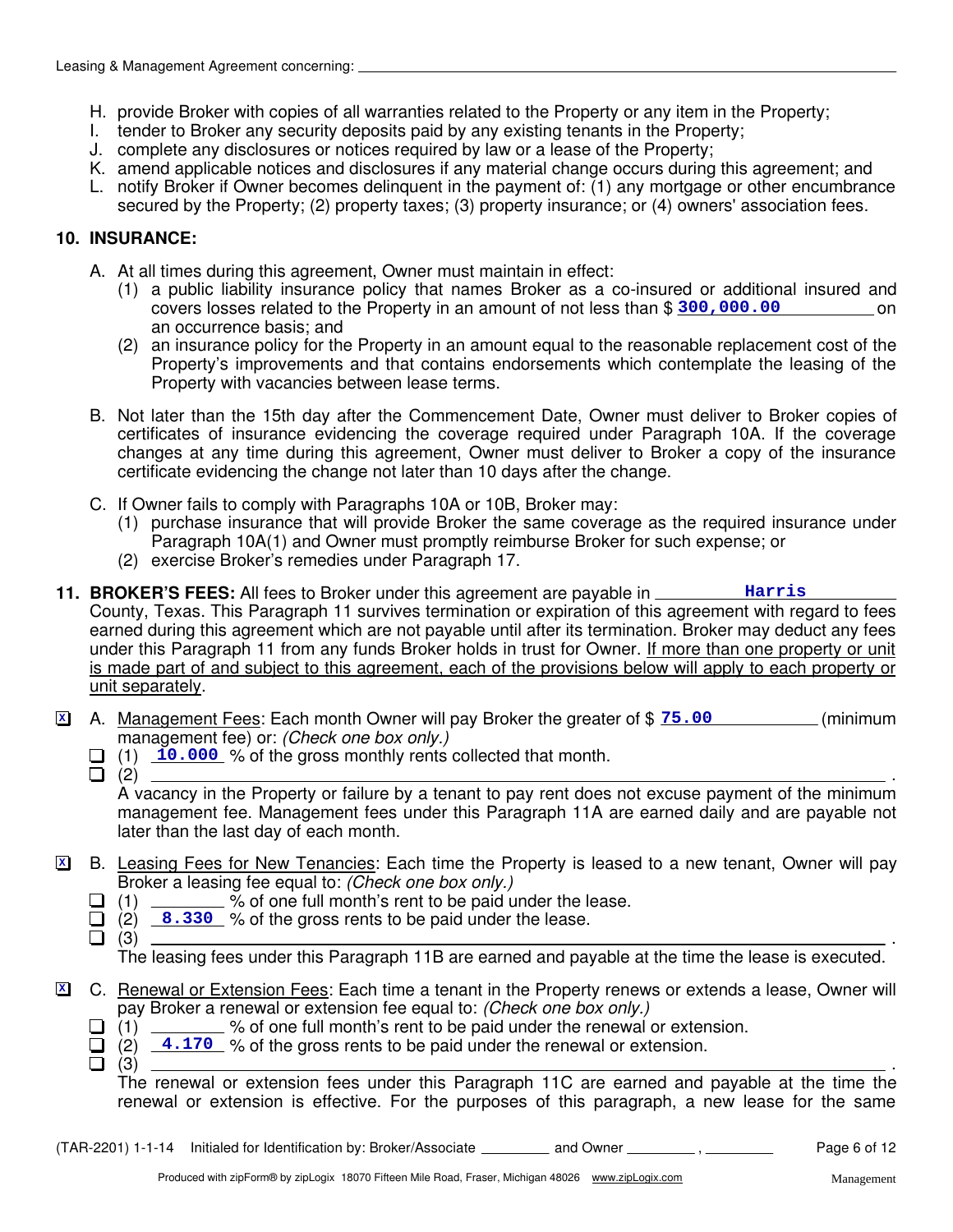Property with the same tenant then occupying the Property is an extension or renewal. This Paragraph 11C does not apply to month-to-month renewals or month-to-month extensions.

- D. Service Fees: Each time Broker arranges for the Property to be repaired, maintained, redecorated, or altered as permitted by this agreement, Owner will pay Broker a service fee equal to: (Check one box only.) **X**
	- $\Box$  (1)  $\Box$  % of the total cost of each repair, maintenance, alteration, or redecoration.
	- $\mathbb{\Sigma}$  (2)  $10\%$  of total cost of repairs from a natural disaster; Fire/Flood/etc  $\qquad$  . The service fees under this Paragraph 11D are earned at the time the repair, maintenance, redecoration, or alteration is made and are payable upon Owner's receipt of Broker's invoice.
- E. Interest on Trust Accounts: Any trust account Broker maintains under this agreement may be an  $\Box$ interest-bearing or income producing account. Broker may retain any interest or income from such account as compensation under this agreement. Broker will remove any interest or income payable under this Paragraph 11E from the trust account not later than the 30th day after the interest or income is paid.
- $\Box$  F. Administrative Fees: If Broker collects administrative charges from tenants or prospective tenants, including but not limited to, application fees, returned check fees, or late charges (as authorized under Paragraph 4A), Broker will retain such fees as compensation under this agreement. The administrative fees under this Paragraph 11F are earned and payable at the time Broker collects such fees.
- G. Fees Related to Insurance and Legal Matters: If Owner requests or instructs Broker to coordinate or **X** communicate with any insurance carrier regarding any casualty to or on the Property or if Owner requests or instructs Broker to appear in any legal proceeding or deposition related to the Property (including, but not limited to, evictions, tenant disputes, security deposit disputes, and suits for damages), Owner will pay Broker \$50.00 **hour** per hour for Broker's time expended in such matters and in preparation of such matters. Fees under this Paragraph 11G are earned at the time the services are rendered and payable upon Owner's receipt of Broker's invoice.
- $\Box$  H. Fees in the Event of a Sale:
	- (1) Fee if a Tenant Purchases Property: If at any time during this agreement or within  $\sim$  days after it ends, Owner sells the Property to a tenant who occupied the Property during the term of this agreement, Owner will pay Broker a fee equal to: (Check one box only.)
	- (a) % of the sales price.
	-

(b) . Fees under this Paragraph 11H(1) are earned at the time Owner agrees to sell the Property and are payable at the time the sale closes. Broker will waive any fees due under Paragraph 12 at the time the sale closes.

- (2) Fee if Buyer is Procured through Broker: If during this agreement, Owner agrees to sell the Property to a person other than a tenant who occupied the Property and Broker procures the buver, directly or through another broker. Owner will pay Broker a fee equal to: (Check one box only.)
- $\Box$  (a)  $\Box$  % of the sales price.
- $\Box$

(b) . Fees under this Paragraph 11H(2) are earned at the time Owner agrees to sell the Property and are payable at the time the sale closes. Broker will waive any fees due under Paragraph 12 at the time the sale closes.

- (3) Sale Coordination Fees: If at any time during this agreement Owner agrees to sell the Property and Broker is not paid a fee under Paragraph 11H(1) or (2), Owner will pay Broker **50.00 per** for Broker's time and services to coordinate showings, inspections, **Hour** appraisals, repairs, and other related matters. Fees under this Paragraph 11H(3) are earned at the time such services are rendered and payable upon Owner's receipt of Broker's invoice.
- (4) Definition: "Sell" means to agree to sell, convey, transfer or exchange any interest in the Property whether by oral or written agreement or option.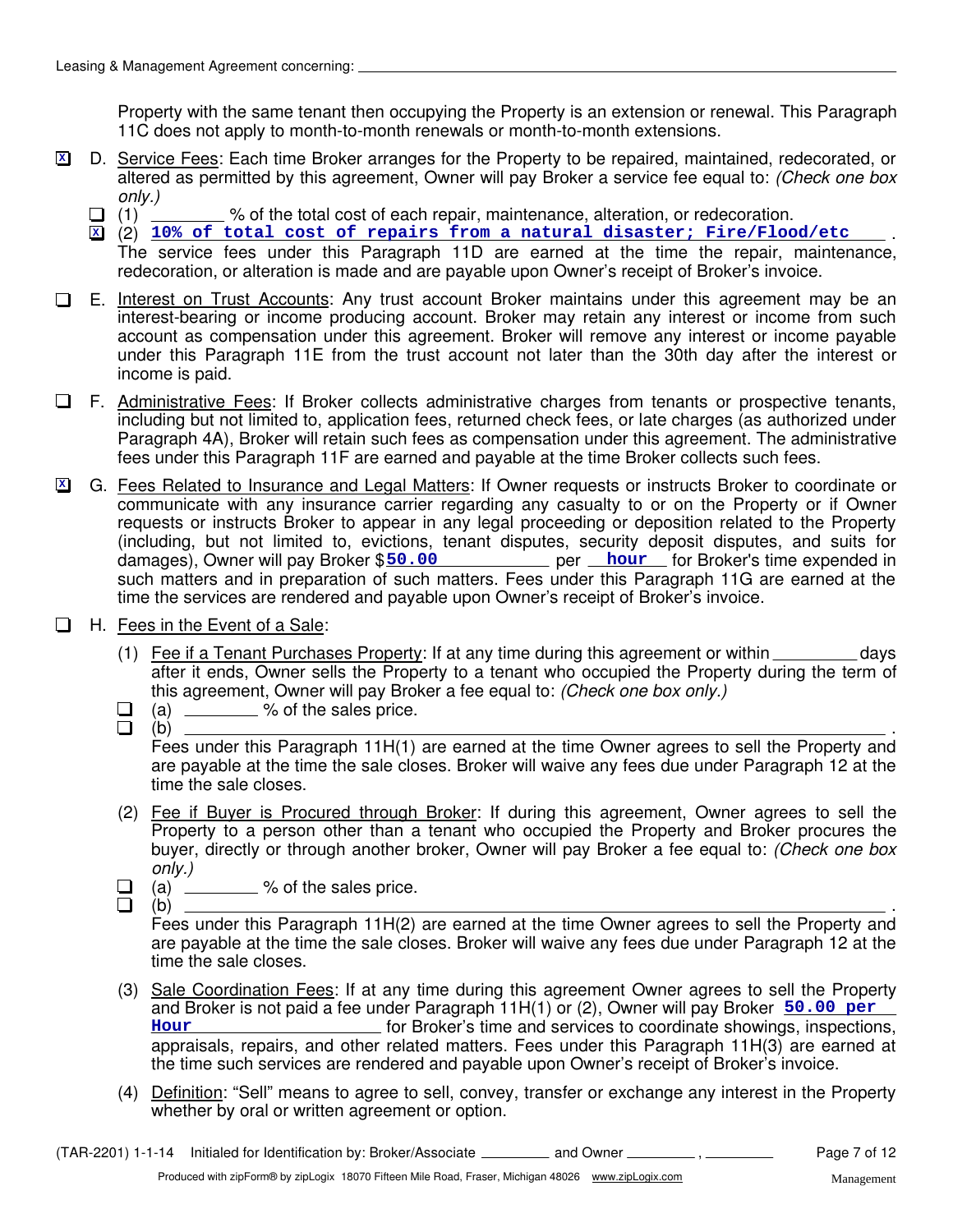- (5) Separate Listing Agreement Controls: If Owner sells the Property and pays Broker the fee under a separate written listing agreement between Owner and Broker: (a) this Paragraph 11H will not apply; and (b) Broker will waive any fees due under Paragraph 12 at the time the sale closes.
- **I.** Other: A \$20.00 charge for each six month property survey conducted on the **property.**
- **12. FEES UPON TERMINATION:** At the time this agreement ends, Owner must pay Broker:
	- A. all amounts due Broker under this agreement; and
	- B. if the Property is leased to a tenant on the date this agreement ends and Owner terminates this agreement, an amount equal to the lesser of:
		- (a) the management fees that would accrue over the remainder of the term of the lease; or (b) \$ <u>none</u> .

If more than one property or unit is made part of and subject to this agreement, this paragraph applies only to those properties or units then leased and applies to each property or unit separately.

- **13. EXPENSE REIMBURSEMENT:** Upon Owner's receipt of Broker's invoice, Owner will reimburse Broker the following expenses that are related to the leasing or management of the Property: (a) copy charges; (b) charges for long distance telephone calls or facsimile transmissions; (c) regular, express, or certified mail charges; (d) notary fees; (e) photos and videos; (f) reasonable travel expenses, including but not limited to mileage reimbursement (at the standard mileage rate published by the IRS), parking expenses, and tolls; and (g) any other expenditures Broker is authorized to make under this agreement for Owner or that Owner otherwise authorizes Broker to make for Owner.
- others), Broker will deposit those funds in Broker's trust account and will: (a) pay <u>3.000</u> by of the **14. FUNDS RECEIVED AFTER TERMINATION:** Except as provided in Paragraph 4(I), if Broker receives any funds on behalf of Owner after this agreement ends (for example, rent, damages, past due amounts, and funds received to Broker as compensation for services (for example, research, accounting, communicating, and processing) rendered at that time; and (b) pay the balance of the funds to Owner. This provision survives termination of this agreement.
- **15. COOPERATION WITH OTHER BROKERS:** When the Property is marketed for lease, Broker will allow other brokers to show the Property to prospective tenants. If the other broker procures a tenant who leases the Property, Broker will offer to pay the other broker a fee out of the compensation Broker receives under Paragraph 11. As of the date this agreement is signed, Broker's policy is to offer other brokers the following amounts. Broker may change the amounts disclosed below without notice, provided that Broker will offer competitively reasonable amounts to other brokers.
	- A. MLS Participants: If the other broker is a participant in the MLS in which the listing is filed, Broker will offer to pay the other broker:
		- (1) if the other broker represents the tenant *(complete only one)*: 50.000 % of one month's rent to be paid under a lease;  $\frac{1}{2}$  % of all rents to be paid under a lease; or \$ and
		- (2) if the other broker is a subagent (complete only one): 50.000 % of one month's rent to be paid under a lease;  $\mu$  % of all rents to be paid under a lease; or \$
	- B. Non-MLS Brokers: If the other broker is not a participant in the MLS in which the listing is filed, Broker will offer to pay the other broker:
		- (1) if the other broker represents the tenant *(complete only one)*: 50.000 % of one month's rent to be paid under a lease;  $\frac{1}{1}$  % of all rents to be paid under a lease; or \$ and
		- (2) if the other broker is a subagent (complete only one): 50.000 % of one month's rent to be paid under a lease;  $\frac{1}{2}$  % of all rents to be paid under a lease; or  $\frac{1}{2}$

.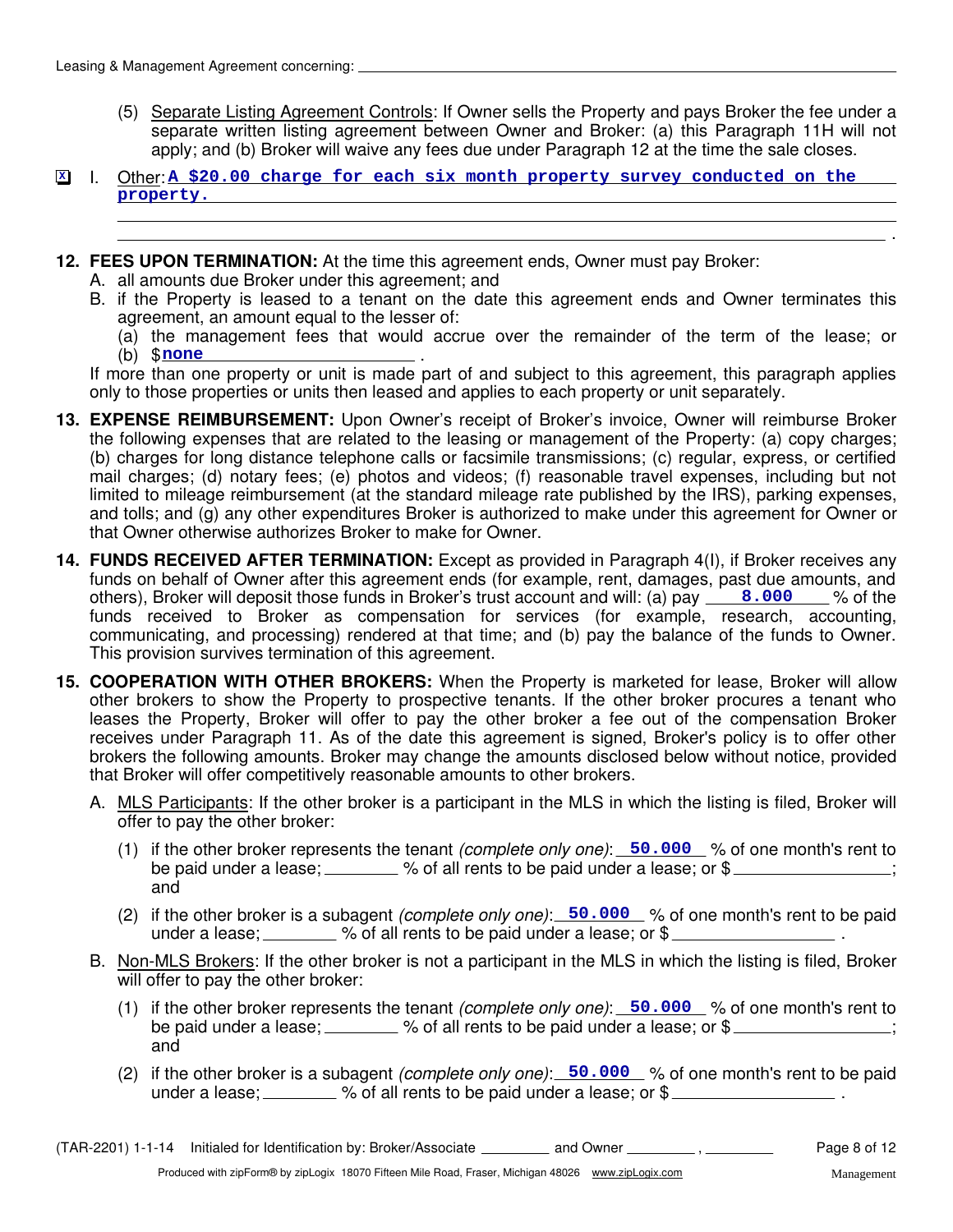## **16. LIABILITY AND INDEMNIFICATION:**

- **A. Broker is not responsible or liable in any manner for personal injury to any person or for loss or damage to any person's real or personal property resulting from any act or omission not caused by Broker's negligence, including but not limited to injuries or damages caused by:**
	- **(1) other brokers, their associates, inspectors, appraisers, and contractors who are authorized to access the Property;**
	- **(2) acts of third parties (for example, vandalism, theft, or other criminal acts);**
	- **(3) freezing or leaking water pipes;**
	- **(4) failure to properly water the foundation of the Property;**
	- **(5) a dangerous condition or environmental condition on the Property; or**
	- **(6) the Property's non-compliance with any law or ordinance.**
- **B. Broker is not responsible or liable in any manner for:**
	- **(1) any late fees or other charges Owner incurs to any creditor caused by late or insufficient payments by any tenant in the Property; or**
	- **(2) damages to Owner caused by a tenant's breach of a lease.**
- **C. Owner agrees to protect, defend, indemnify, and hold Broker harmless from any damage, costs, attorney's fees, and expenses that:**
	- **(1) are caused by Owner, negligently or otherwise;**
	- **(2) arise from Owner's failure to disclose any material or relevant information about the Property;**
	- **(3) are caused by Owner giving incorrect information to any person; or**
	- **(4) are related to the management of the Property and are not caused by Broker, negligently or otherwise.**
- **D. Owner is responsible and liable for all contracts and obligations related to the Property (for example, maintenance, service, repair and utility agreements) entered into before or during this agreement by Owner or by Broker under Broker's authority under this agreement. Owner agrees to hold Broker harmless from all claims related to any such contracts.**
- **17. DEFAULT:** A party is in default if the party fails to cure a breach within 10 days after receipt of written demand from the other party. If either party is in default, the non-defaulting party may: (a) terminate this agreement by providing at least 10 days written notice; (b) recover all amounts due to the non-defaulting party under this agreement; (c) recover reasonable collection costs and attorney's fees; and (d) exercise any other remedy available at law. Broker is also entitled to recover any compensation Broker would have been entitled to receive if Owner did not breach this agreement.
- **18. MEDIATION:** The parties agree to negotiate in good faith in an effort to resolve any dispute related to this agreement that may arise between the parties. If the dispute cannot be resolved by negotiation, the dispute will be submitted to mediation. The parties to the dispute will choose a mutually acceptable mediator and will share the cost of mediation equally.
- **19. ATTORNEY'S FEES:** If Owner or Broker is a prevailing party in any legal proceeding brought as a result of a dispute under this agreement or any transaction related to or contemplated by this agreement, such party will be entitled to recover from the non-prevailing party all costs of such proceeding and reasonable attorney's fees.

## **20. SPECIAL PROVISIONS:**

(TAR-2201) 1-1-14 Initialed for Identification by: Broker/Associate \_\_\_\_\_\_\_\_\_ and Owner  $\frac{1}{\sqrt{2}}$ ,  $\frac{1}{\sqrt{2}}$  Page 9 of 12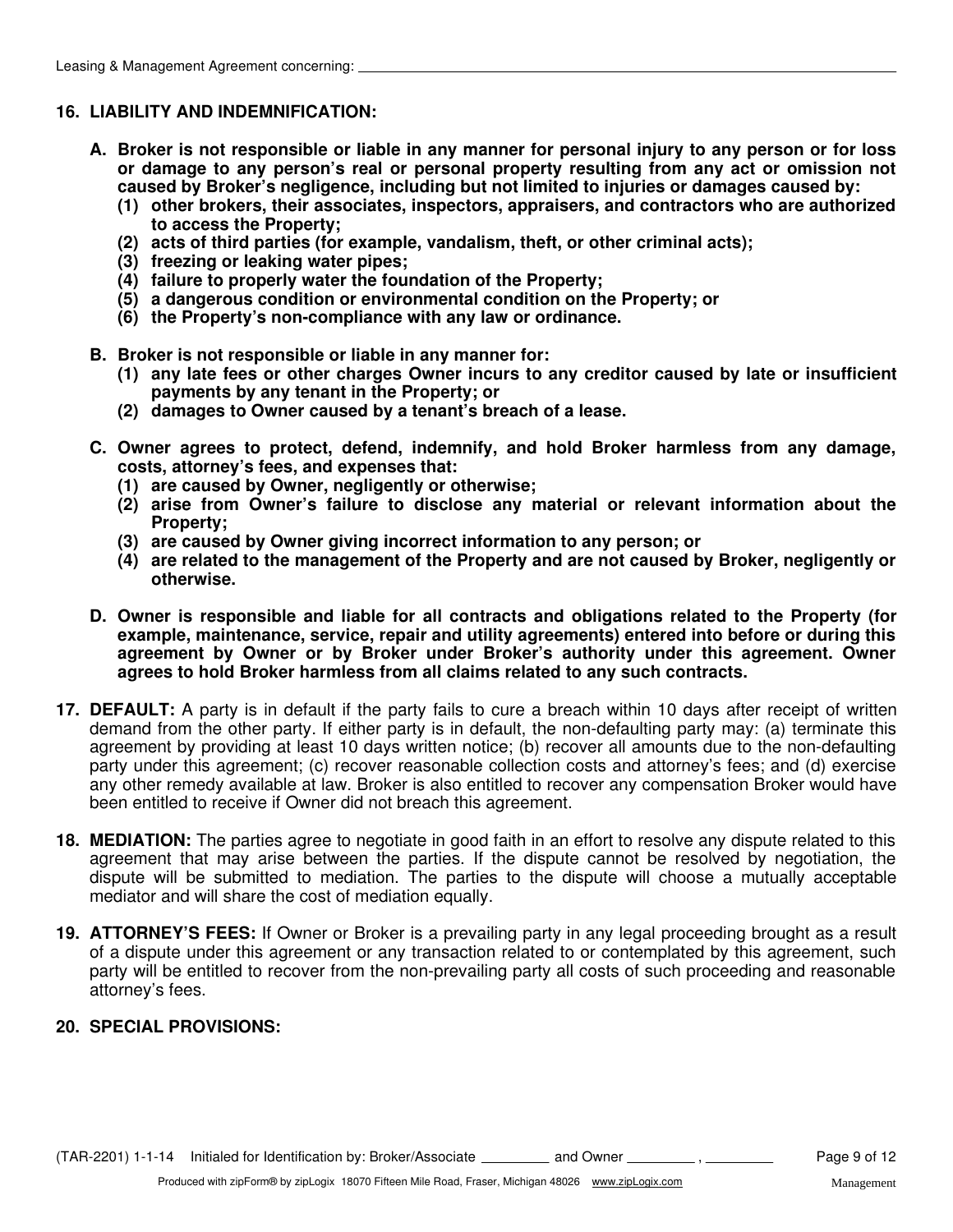- **21. ADDENDA:** Incorporated into this agreement are the following addenda, exhibits, and other information:
- $\boxtimes$  A. Information About Brokerage Services
- B. Addendum Regarding Lead-Based Paint
- □ C. Multiple Property Addendum
- D. Owner's Notice Concerning Condition of Property under Property Management Agreement  $\Box$
- E. Property Manager's Inventory and Condition Report
- F. Addendum for Authorization to Act for Owner before Owners' Association  $\Box$ 
	- G. Copy of Rules and Regulations of an Owners' Association
- H. Copy of the Owners' Association Bylaws and Deed Restrictions affecting the Property  $\Box$
- $\Box$

I.

Note: Complete and deliver to Broker IRS W-9 Form or similar form. Broker maintains a privacy policy that is available upon request.

## **22. AGREEMENT OF PARTIES:**

- A. **Entire Agreement**: This document contains the entire agreement of the parties and may not be changed except by written agreement.
- B. Assignments: Neither party may assign this agreement without the written consent of the other party.
- C. Binding Effect: Owner's obligation to pay Broker an earned fee is binding upon Owner and Owner's heirs, administrators, executors, successors, and permitted assignees.
- D. Joint and Several: All Owners executing this agreement are jointly and severally liable for the performance of all its terms. Any act or notice to, refund to, or signature of, any one or more of the Owners regarding any term of this agreement, its extension, its renewal, or its termination is binding on all Owners executing this agreement.
- E. Governing Law: Texas law governs the interpretation, validity, performance, and enforcement of this agreement.
- F. Severability: If a court finds any clause in this agreement invalid or unenforceable, the remainder of this agreement will not be affected and all other provisions of this agreement will remain valid and enforceable.
- G. Context: When the context requires, singular nouns and pronouns include the plural.
- H. Notices: Notices between the parties must be in writing and are effective when sent to the receiving party's address, fax, or e-mail address specified in Paragraph 1.
- I. Copyright: If an active REALTOR® member of the Texas Association of REALTORS® does not negotiate this agreement as a party or for one of the parties, with or without the assistance of an active member of the State Bar of Texas, this agreement is voidable at will by Owner.

#### **23. INFORMATION:**

- **A. Broker's fees or the sharing of fees between brokers are not fixed, controlled, recommended, suggested, or maintained by the Association of REALTORS®, MLS, or any listing service.**
- **B. In accordance with fair housing laws and the National Association of REALTORS® Code of Ethics, Broker's services must be provided and the Property must be shown and made available to all persons without regard to race, color, religion, national origin, sex, disability, familial status, sexual orientation, or gender identity. Local ordinances may provide for additional protected classes (for example, creed, status as a student, marital status, or age).**
- **C. Owner may review the information Broker submits to an MLS or other listing service.**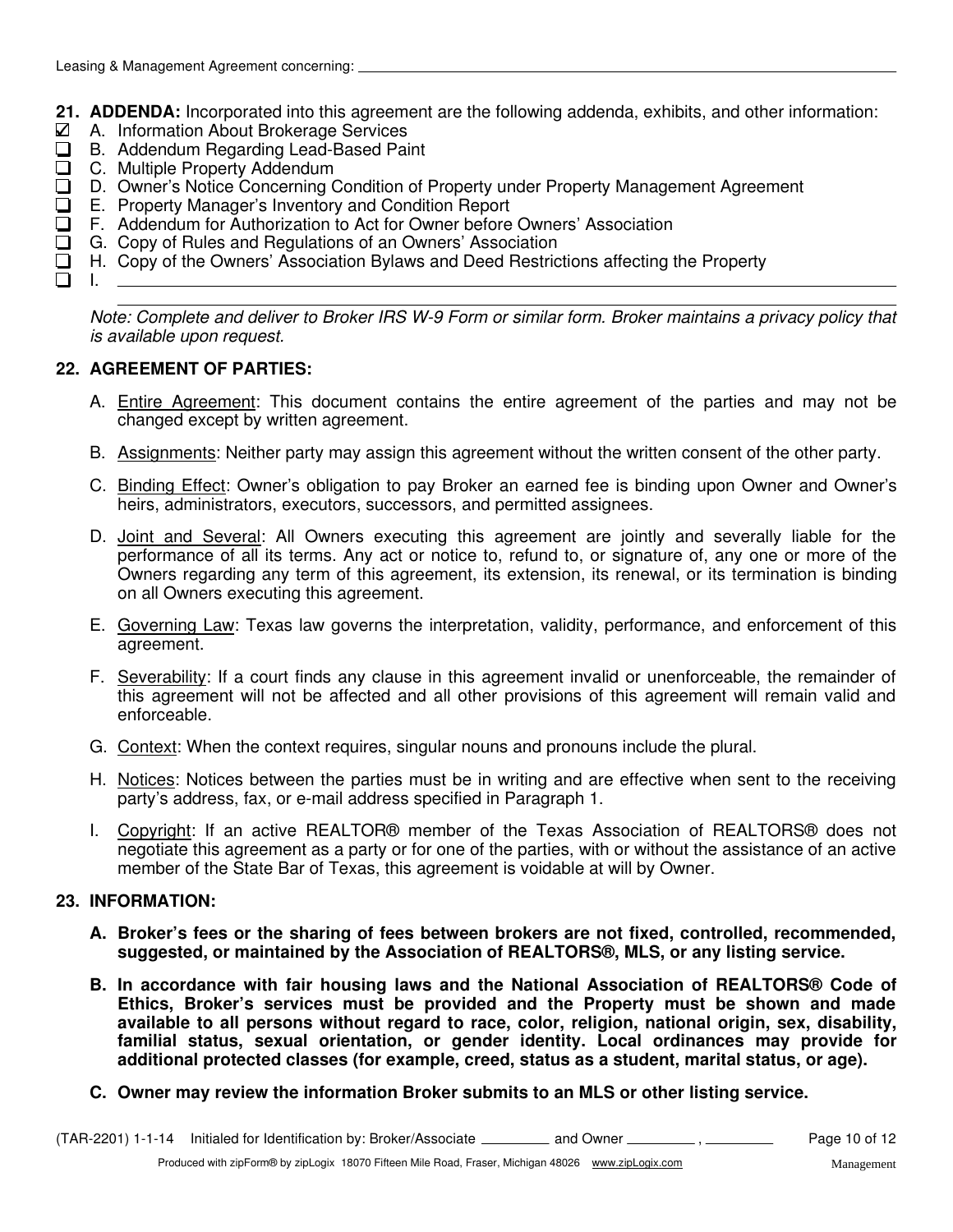- **D. Broker advises Owner to remove or secure jewelry, prescription drugs, and other valuables.**
- **E. The Property Code requires the Property to be equipped with certain types of locks and security devices, including (with some exceptions): (1) window latches on each window; (2) a keyed doorknob lock or keyed deadbolt lock on each exterior door; (3) a sliding door pin lock on each exterior sliding glass door of the dwelling; (4) a sliding door handle latch or a sliding door security bar on each exterior sliding glass door of the dwelling; and (5) a keyless bolting device and a door viewer on each exterior door of the dwelling. The Property Code also requires smoke alarms in certain locations. The Property Code requires the security devices to be rekeyed and the smoke alarms to be tested each time a new tenant occupies the Property.**
- **F. Broker cannot give legal advice. READ THIS AGREEMENT CAREFULLY. If you do not understand the effect of this agreement, consult an attorney BEFORE signing.**

| Pegasus Property Management<br><b>Broker's Printed Name</b>                                                                    | 0395613 License No. | Owner's Printed Name        |      |
|--------------------------------------------------------------------------------------------------------------------------------|---------------------|-----------------------------|------|
| <b>Broker's Signature</b><br>$\mathbf{x}$<br>Broker's Associate's Signature, as an authorized agent of<br>l I<br><b>Broker</b> | Date                | Owner's Signature           | Date |
| Broker's Associate's Printed Name, if applicable                                                                               |                     | <b>Owner's Printed Name</b> |      |
|                                                                                                                                |                     | Owner's Signature           | Date |